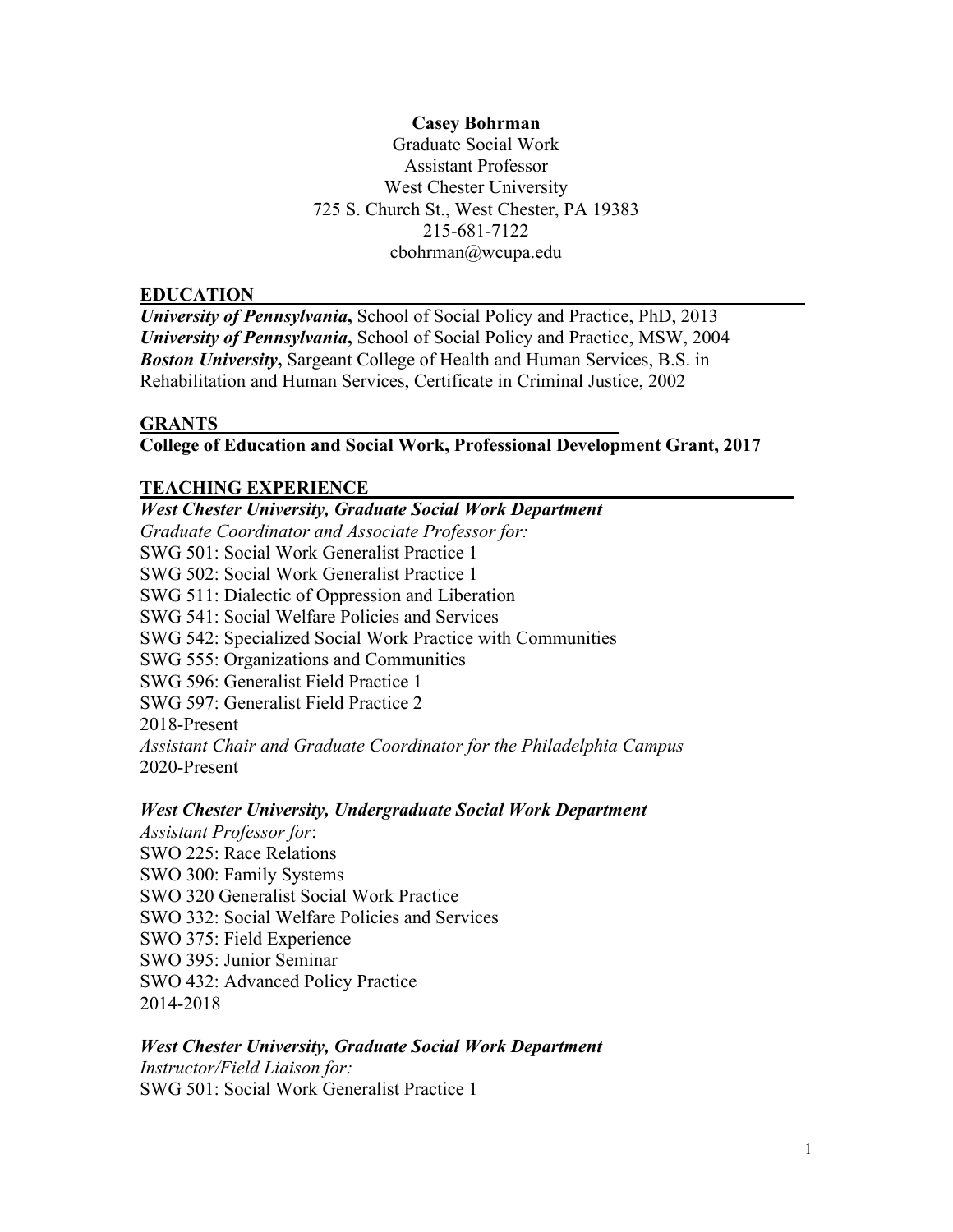SWG 596: Generalist Field Practice 1 2013-2014

# *University of Pennsylvania, School of Social Policy and Practice*

*Instructor for:* SW 603: American Racism and Social Work Practice SW 611: Contemporary Social Policy SW 611: History and Philosophy of Social Work and Social Welfare: Contemporary Social Policy SW613: Understanding Social Change: Issues of Race and Gender, History and Philosophy of Social Work and Social Welfare: Contemporary Social Policy SW 715: Introduction to Social Work Research 2010-2018

## PEER-REVIEWED PUBLICATIONS

- Hipple, E., Tennile, J., Bohrman, C. (2021). Approaching sexuality in service spaces: An invitation to deeper inquiry. *Positive Approaches Journal*. In Press
- Tennille, J., Bohrman, C., Barrenger, S., Compton, E., Meduna, E., & Klein, L. (2021). Behavioral Health Provider Attitudes and Beliefs about Sexuality and Intimacy: Findings from a Mixed Method Design. *Community Mental Health Journal*, 1-10.
- Wysor Nguema, S. R., Bohrman, C., Lewis, L., & Linares, R. (2020). # SWO332: Twitter as a Tool for Encouraging BSW Student Engagement in Policy. *Journal of Baccalaureate Social Work*, *25*(1), 19-30.
- Murray, G., Hart, T., Doyle, A., Bohrman, C., & Toth, C. (2019). There's no cure for brain injury: work-related stress in brain injury rehabilitation professionals. *Brain injury*, *33*(11), 1442-1448.
- Calvano, L., Bohrman, C., Ferrick, M., Jones, K., & Morgan, B. Creating a Supportive Learning Community for Adult Students from Admissions to Graduation(2019). *Journal of Access, Retention & Inclusion*, 26-36.
- Bohrman, C., Blank Wilson, A., Watson, A., & Draine, J. (2018). How police officers assess for mental illnesses. *Victims & Offenders*, *13*(8), 1077-1092.
- Bohrman, C., Tennille, J., Levin, K., Rodgers, M., & Rhodes, K. (2017). Balancing motherhood and intimate partner violence: Superwomen driven to drink. *Journal of Family Violence, 32*(7), 699-709.
- Lane, T. Y., Chiarelli-Helminiak, C., Bohrman, C., & Lewis, T. (2017). The teachable moment: engaging students in social justice movements. *Social Work Education*, *36* (4), 359-372.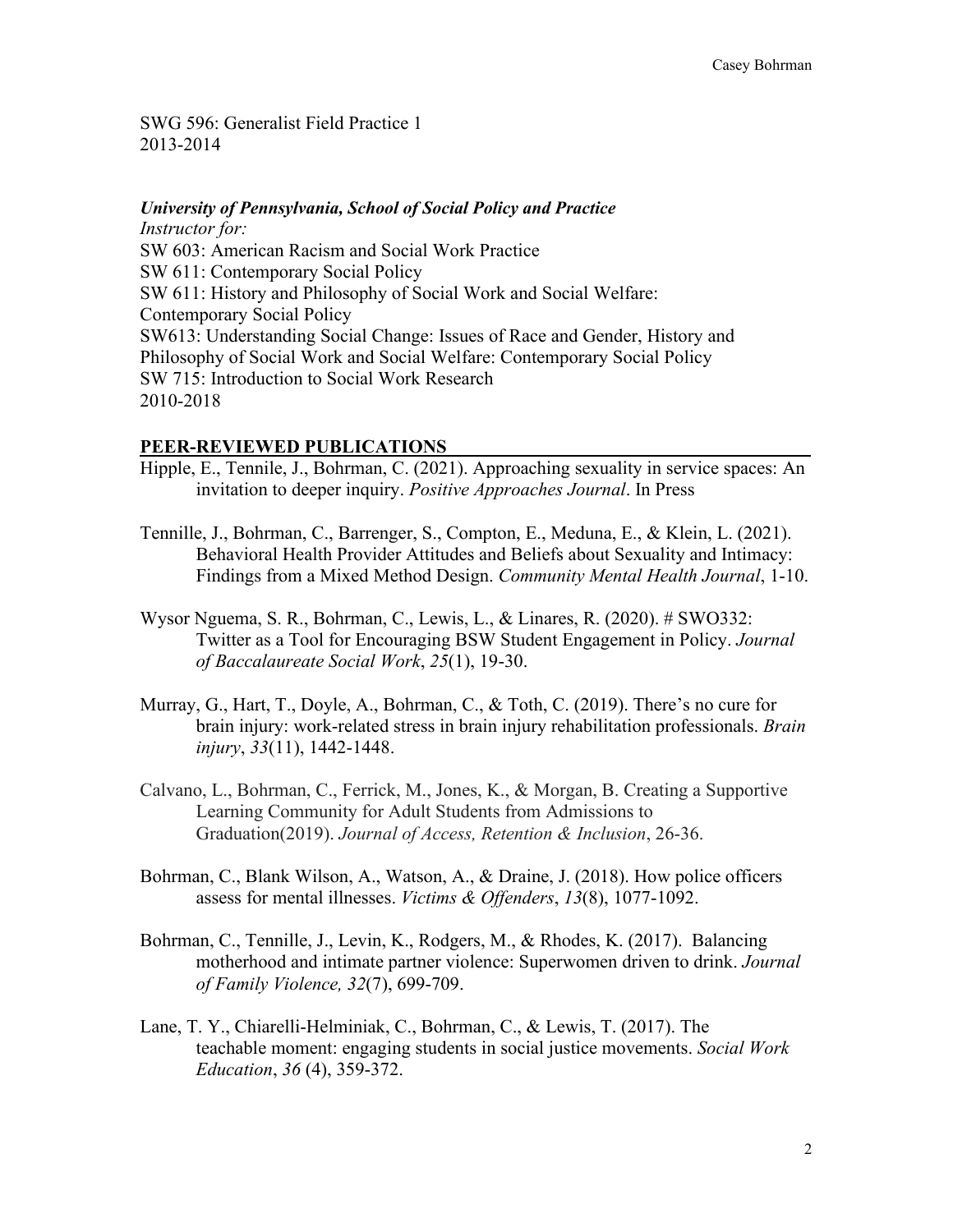- Stanhope, V., Tennille, J., Bohrman, C., & Hamovitch, E. (2016). Motivational Interviewing: Creating a Leadership Role for Social Work in the Era of Healthcare Reform. *Social Work in Public Health*, *31*(6) 1-7.
- Tennille, J., Solomon, P., & Bohrman, C. (2014) Using the FIELD Model to prepare social work students and field instructors on sexuality and intimacy for persons with psychiatric disabilities. *Sexuality and Disability*, *32*(4), 1-15.
- Watson, A. C., Swartz, J., Bohrman, C., Kriegel, L. S., & Draine, J. (2014). Understanding how police officers think about mental/emotional disturbance calls. *International Journal of Law and Psychiatry*, *37*(4), 351-358.
- Wilson, A.B., Barrenger, S., Bohrman, C., & Draine, J. (2012). Balancing Accessibility and Selectivity in 21st Century Public Mental Health Services: Implications for Hard to Engage Clients. *The Journal of Behavioral Health Services & Research*, 1-16.

#### **OTHER PUBLICATIONS\_\_\_\_\_\_\_\_\_\_\_\_\_\_\_\_\_\_\_\_\_\_\_\_\_\_\_\_\_\_\_\_\_\_\_\_\_\_\_\_\_\_\_\_\_\_\_\_\_**

- Bohrman, C. (2020, March 2) South Philadelphia safe injection site blindsided neighbors, even those who support Safehouse. *Philadelphia Inquirer.*
- Bohrman, C. (2019) A guide to writing in graduate social work. Available at: https://www.wcupa.edu/viceProvost/writingAcrossCurriculum/documents/Gradua teSocialWorkWritingGuide.pdf.
- Bohrman, C. (2018). Legal systems and violence. In C. L. Dente (Ed.), *Social work practice with LGBTQIA clients* (pp. 196-212). New York: Taylor & Francis/Routledge.
- Tennille, J., & Bohrman, C. (2017). Conversations about Intimacy and Sexuality: A Training Toolkit Using Motivational Interviewing. Philadelphia, PA: Temple University Collaborative on Community Inclusion for Individuals with Psychiatric Disabilities. Available at: [www.tucollaborative.org.](http://www.tucollaborative.org/)
- Bohrman, C. (2015, May 1). Making social policy relevant through social media. *Teaching and Learning in Social Work Website:*  http://www.laureliversonhitchcock.org/2015/05/01/making-social-policy-relevantthrough-social-media/.
- Bohrman, C. (2014 August 17). Societal connection between blackness and criminality leads to violence against innocent. *Philadelphia Inquirer.*

## PEER-REVIEWED PRESENTATIONS: International

Bohrman, C., Watson, A., & Draine, J. How police officers assess for mental illness. International Congress on Law and Mental Health. Vienna, Austria. July 2015.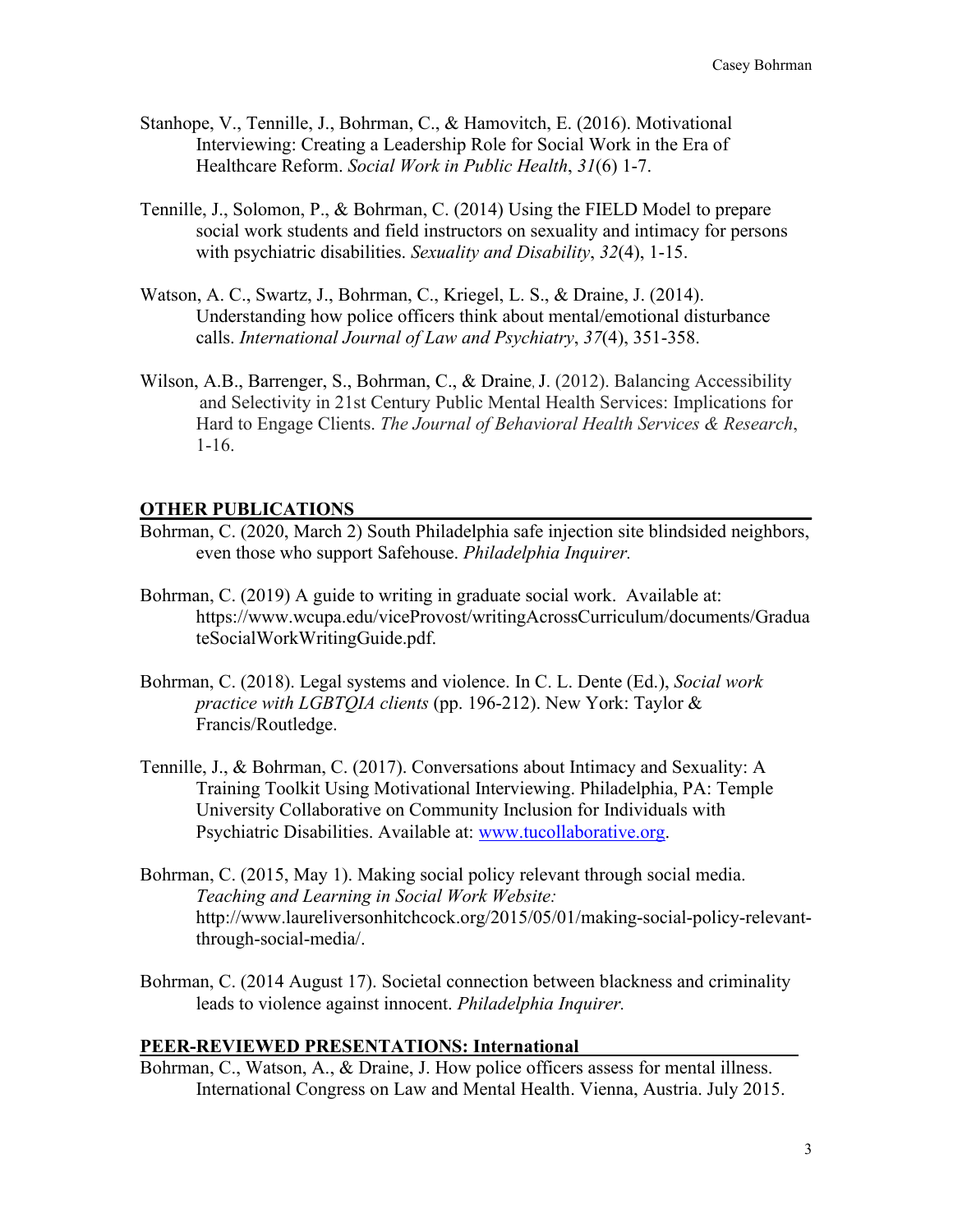- Bohrman, C., Watson, A.C., Draine, J., Kriegel, L., & Swartz, J. Crisis Intervention Team training, emotionally disturbed person call schema and use of force. International Academy of Law and Mental Health. Amsterdam, Netherlands. July 2013.
- Watson, A., Draine, J., Kriegel, L., & Bohrman, C. Emotionally disturbed person calls and options for response: Perspectives of CIT- and non-CIT-trained police officers. International Academy of Law and Mental Health. Berlin, Germany. July 2011.

#### PEER-REVIEWED PRESENTATIONS: National

- Canada, K., Barrenger, S., & Bohrman, C. Experiences of Formerly Incarcerated Adults with Mental Illness: Interactions with Correctional Officers and Health and Mental Health Staff. Society for Social Work Research. Washington D.C. January 2020
- Tennille, J., Bohrman, C., Barrenger, S., & Compton, E. Mental health providers attitudes and beliefs about discussing sexuality and intimacy: Outcomes from a National-List Serv Generated Convenience Sample. American Public Health Association Conference. Philadelphia, Pa. November 2019.
- Barrenger, S., Canada, K., & Bohrman, C. Barriers to accessing prison health care for adults with mental illnesses: The role of stigma and correctional officers. American Public Health Association Conference. Philadelphia, Pa. November 2019.
- Bohrman, C., & Barrenger, S. Structural barriers to critical participatory action research with returning citizens. Society for the Study of Social Problems. Philadelphia, PA. August 2018.
- Bohrman, C., Wysor-Nguema, S., Linares, R., & Lewis, L. Twitter for Social Policy Classes: Feel the fear and do it anyway. Council on Social Work Education Annual Program Meeting. Dallas, TX. October 2017.
- Bohrman, C., & Brown, A. When a white woman facilitates discussions of race with a predominantly black group of students. International Association of Social Work Group Work Conference. New York City, NY. June 2017
- Bohrman, C., & Tennille, J. Everything falls on me: Motherhood, heavy drinking and intimate partner violence. Council on Social Work Education Annual Program Meeting, Atlanta, GA. November 2016.
- Bohrman, C., & Tennille, J. Being superwoman: Balancing motherhood, problem drinking and intimate partner violence. Society for Social Work Research Conference, Washington D.C., January 2016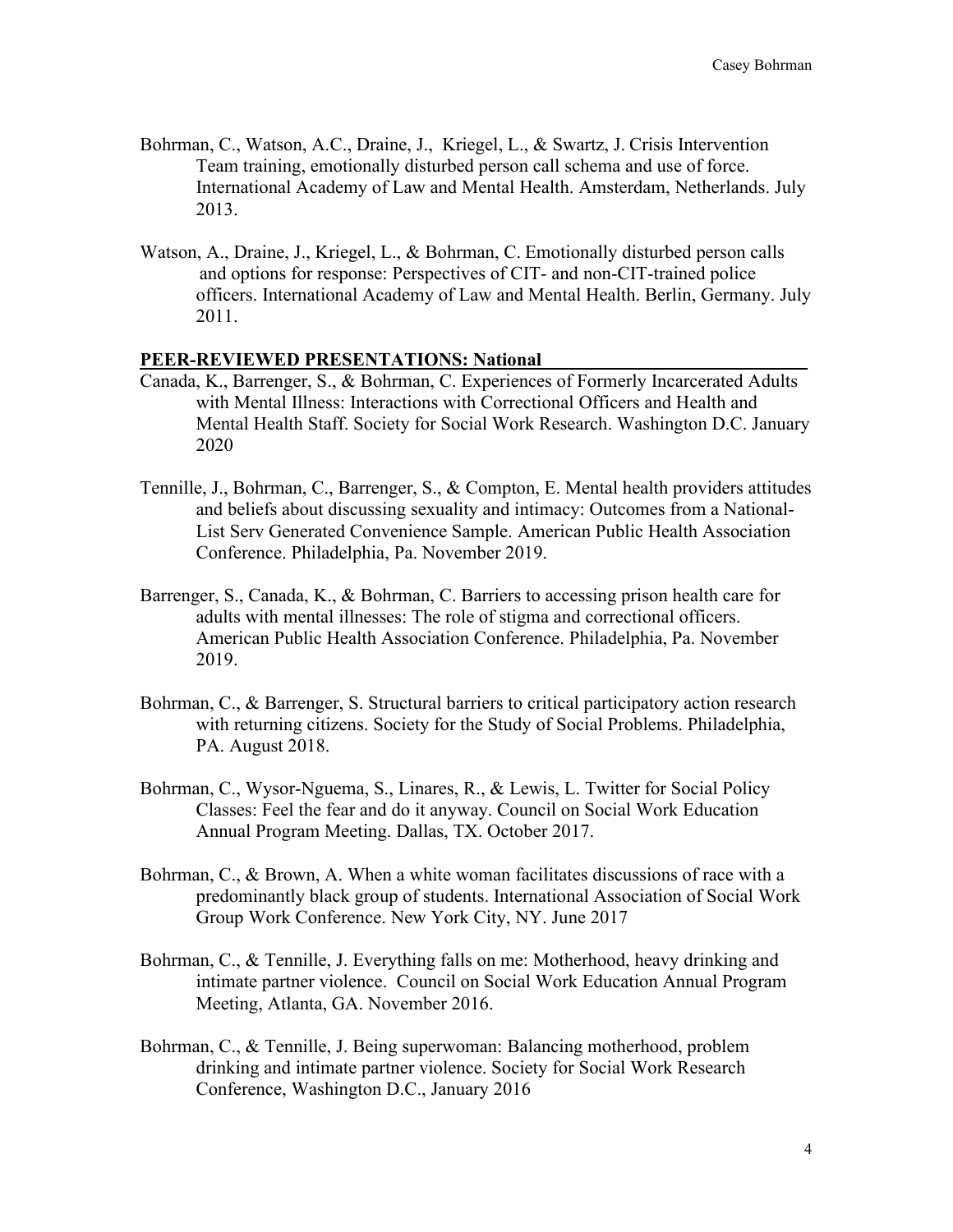- Lewis, T., Chiarelli-Helmeniak, C., Lane, T., & Bohrman, C. Social work response to police brutality, Council on Social Work Education Annual Program Meeting. Denver, CO. October 2015
- Stanhope, V., Tennille, J., & Bohrman, C. Motivational interviewing: Creating a leadership role for social work in the era of health reform. Council on Social Work Education Annual Program Meeting. Denver, CO. October 2015.
- Bohrman, C. and Feldman, B. Social media in the classroom: It's not always a bad thing. Association of Baccalaureate Social Work Annual Conference, Kansas City, Missouri, March 2015.
- James, K., Smyth, J, Barrenger, S., Bohrman, C. Criminal justice infusion: Examining a new MSW criminal justice initiative. Council on Social Work Education Annual Program Meeting, Dallas, Texas, November 2013.
- Bohrman, C. The impact of community context on police perceptions. National Institute of Mental Health Conference on Mental Health Services Research, Washington D.C., June 2011.

#### PEER-REVIEWED PRESENTATIONS: Regional

- Bohrman, C., & Neff, A.. Criminal Backgrounds and Gatekeeping for Social Work: Ethical Considerations and Just Alternatives. National Association of Social Workers Pennsylvania Conference. Virtual. October 2021
- Howard, A., Ford, J., & Bohrman, C. Dealing with microaggressions at the workplace and internship: The role of peer support and white accomplices. Ruby Jones Conference on Race, Social Justice and Civic Leadership. West Chester, Pa. November 2019.
- Calvano, L., Bohrman, C., Jones, K., Cohen, M., Morgan, B. Creating a supportive learning environment for adult students. Scholarship of Teaching Learning and Assessment Conference. West Chester, Pa. January 2019
- Bohrman, C., Maddox, L., & Tuohey, M. Finding your voice and being willing to use it. Women on the Rise: West Chester University Women's Leadership Conference. West Chester, PA. September 2018.
- Bohrman, C., & Flynn, K. Whose social justice prevails. Pennsylvania Chapter of the National Association for Multi-Cultural Education Conference. Philadelphia, PA. March 2018
- Bohrman, C., Fields-Woodson, Y., & Combs-Harris, R. Tweeting towards social justice. Pennsylvania Association of Undergraduate Social Work Education Conference.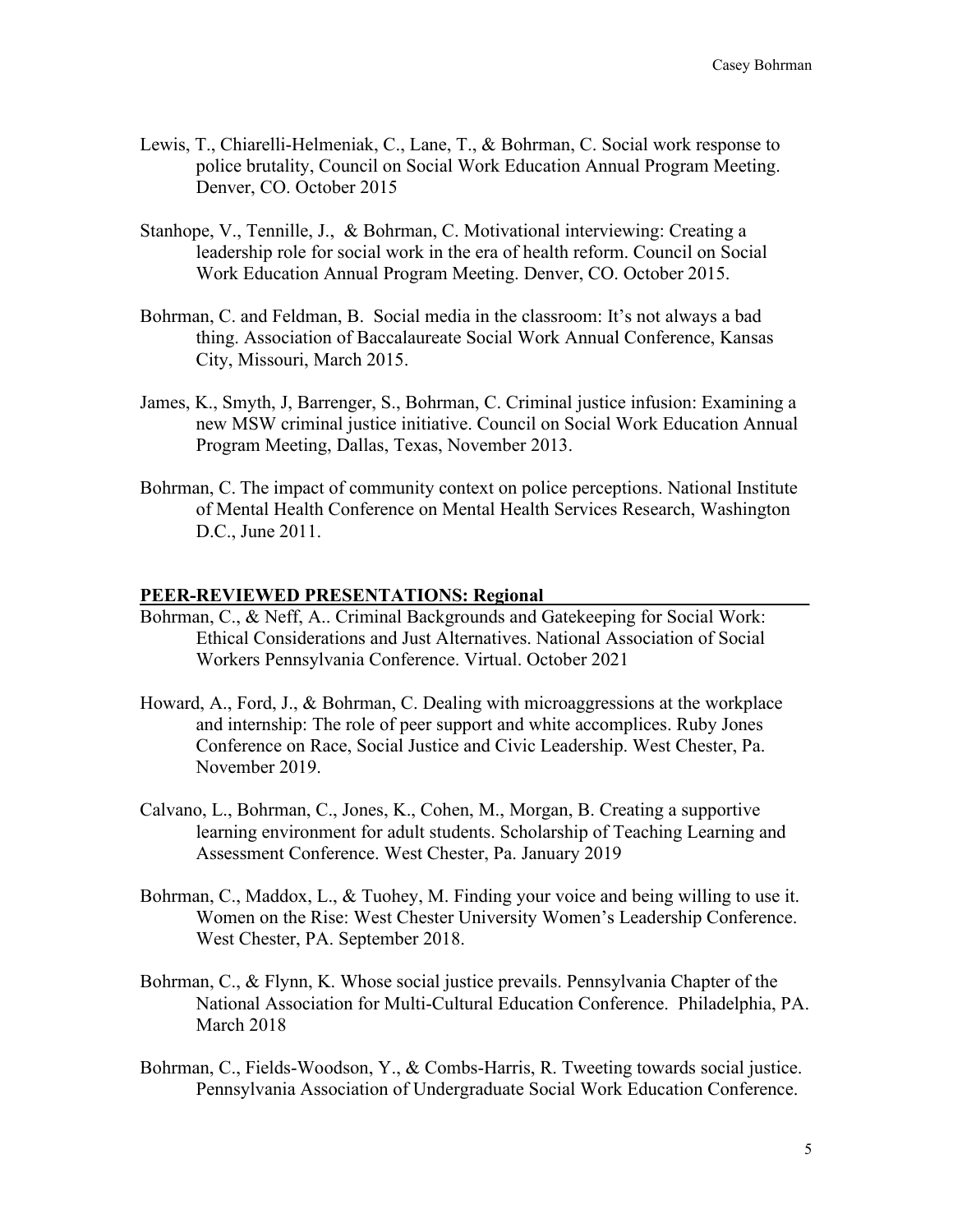Valley Forge, PA. October 2016.

Bohrman, C., Chiarelli-Helmeniak, C., Lane, T., & Lewis, T. Social work educators' response to police brutality. Pennsylvania Chapter of the National Association for Multi-Cultural Education Conference. West Chester, PA. April, 2016.

## **PEER-REVIEWED POSTER SESSIONS**

Canada, K, Barrenger, S., & Bohrman C. Experiences of formerly incarcerated adults with mental illnesses with correctional officers, health and mental health staff. International Association of Forensic Mental Health Services. Montreal, Canada. June 2019

## **INVITED PROFESSIONAL PRESENTATIONS/WORKSHOPS**

- Dempsey, K., Bohrman, C., Hall, A., Siegel, M., Moring, J., & Traga, L. Checking Our frames of reference: making room to consider how culture impacts MI conceptualization and practice. Motivational Interviewing Network of Trainer Virtual Forum. Virtual. January 20, 2121
- Bohrman, C., Mu'Min, K., Johnson, D. Panelist on community dialogue about racial justice. Ruby Jones Conference on Race, Social Justice and Civic Leadership. Virtual. October 1, 2020
- Tennille, J. & Bohrman, C. Using motivational interviewing to discuss sexuality and intimacy. Behavioral Health Training and Education Network. June 17 and 24, 2020
- Tennille, J. & Bohrman, C. Using Motivational Interviewing in residential settings. Behavioral Health Training and Education Network. February 13, 2020
- Bohrman, C. Introduction to structural oppression. Dowdy, Diversity, Inclusion and Civility Scholars Symposium. West Chester University. February 8, 2020
- Tennille, J. & Bohrman, C. Using Motivational Interviewing to work with families facing multiple challenges. Montgomery County Intermediate Unit. November 15<sup>th</sup>, 2019 and February 14, 2020
- Bohrman, C., Tennille, J. Using motivational interviewing in and integrated care setting. Community Health & Dental Inc. April  $10^{th}$ , 2019.
- Bohrman, C., Tennille, J. Using motivational interviewing to discuss sexuality and intimacy. The Coalition for Behavioral Health, Inc., March 11<sup>th</sup> 2019.
- Tennille, J., Bohrman, C., Horowitz, M. Using motivational interviewing toward cultural inclusivity and for Conversations about Sexuality and Intimacy. Project H.O.P.E. Jan 24th, 2019.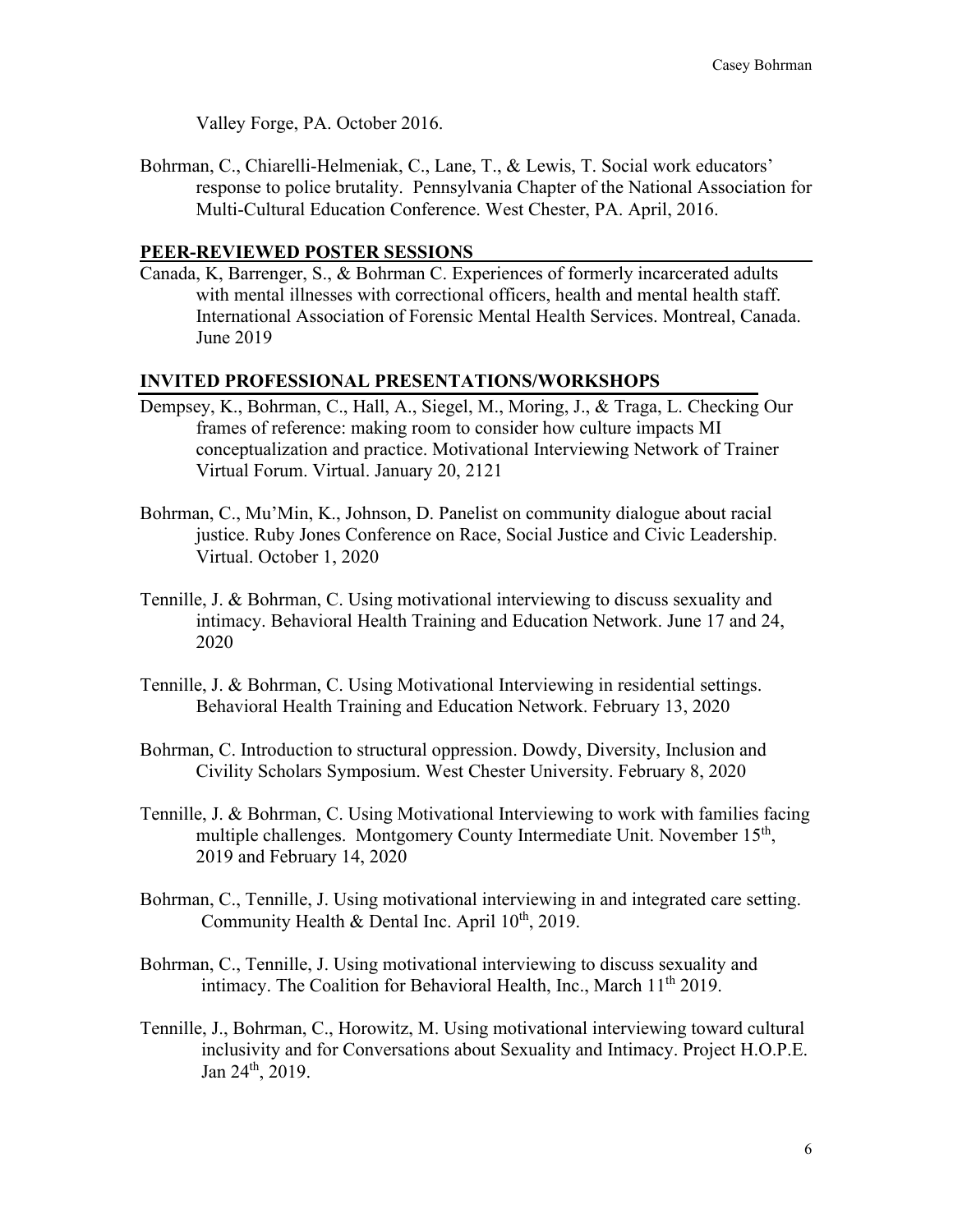- Tennille, J., Bohrman, C., Horowitz, M. Using motivational interviewing to discuss sexuality and intimacy. The Coalition for Behavioral Health, Inc. Jan 14<sup>th</sup> and Jan 15th, 2019.
- Tennille, J., & Bohrman, C. Let's talk about sex: Using Motivational Interviewing for conversations about intimacy and sexuality. Coalition for Behavioral Health, Inc. June 7 and 21, 2018.
- Tenille, J., & Bohrman, C. Introduction to Motivational Interviewing. Wellspan Philhaven. September 15, 2017.
- Bohrman, C. Interactions with people with mental illnesses: Why cultural context matters. *Chester County Pennsylvania Crisis Intervention Team Training*. April 26, 2017.
- Tennille, J. & Bohrman, C. Introduction to Motivational Interviewing. Saint Gabriel's Hall, 1-day training. October 14, 2016.
- Tennille, J. & Bohrman, C. Motivational Interviewing in Homeless Services. Bethesda Project, speakers during annual retreat. September 21, 2016.
- Tennille, J. & Bohrman, C. Motivational Interviewing in HIV Prevention. Philadelphia AIDS Activities Coordinating Office, 2-day long workshop for prevention specialists in Club 1216 pilot program. August 2016.
- Tennille, J. & Bohrman, C. Motivational Interviewing in Social Work. Tristate Consortium of Field Directors, Eastern University. June 3, 2016.
- Tennille, J., & Bohrman, C. Inspiring Change: Motivational Interviewing for Trauma and PTSD. NASW-Brandywine Continuing Education Event. November 3, 2015.
- Bohrman, C. Motivational Interviewing with Challenging Populations. Action Wellness clinical supervision. August 2015.
- Tennille, J., & Bohrman, C. Introduction to Motivational Interviewing Techniques. University of Pennsylvania, School of Nursing, 3 day-long workshops for entire undergraduate student body during psychiatric rotation. January and February 2015.
- Bohrman, C., Golden, T., Johnson, D., Lassiter, C., & Thame-Taylor, L. The Color of Justice: A conversation about the Ferguson case and the intersection of race and social and economic inequalities. A panel discussion for MLK Celebration Day. January 22, 2015.

Bohrman, C. Lethality Assessments and Safety Planning Beyond the Use of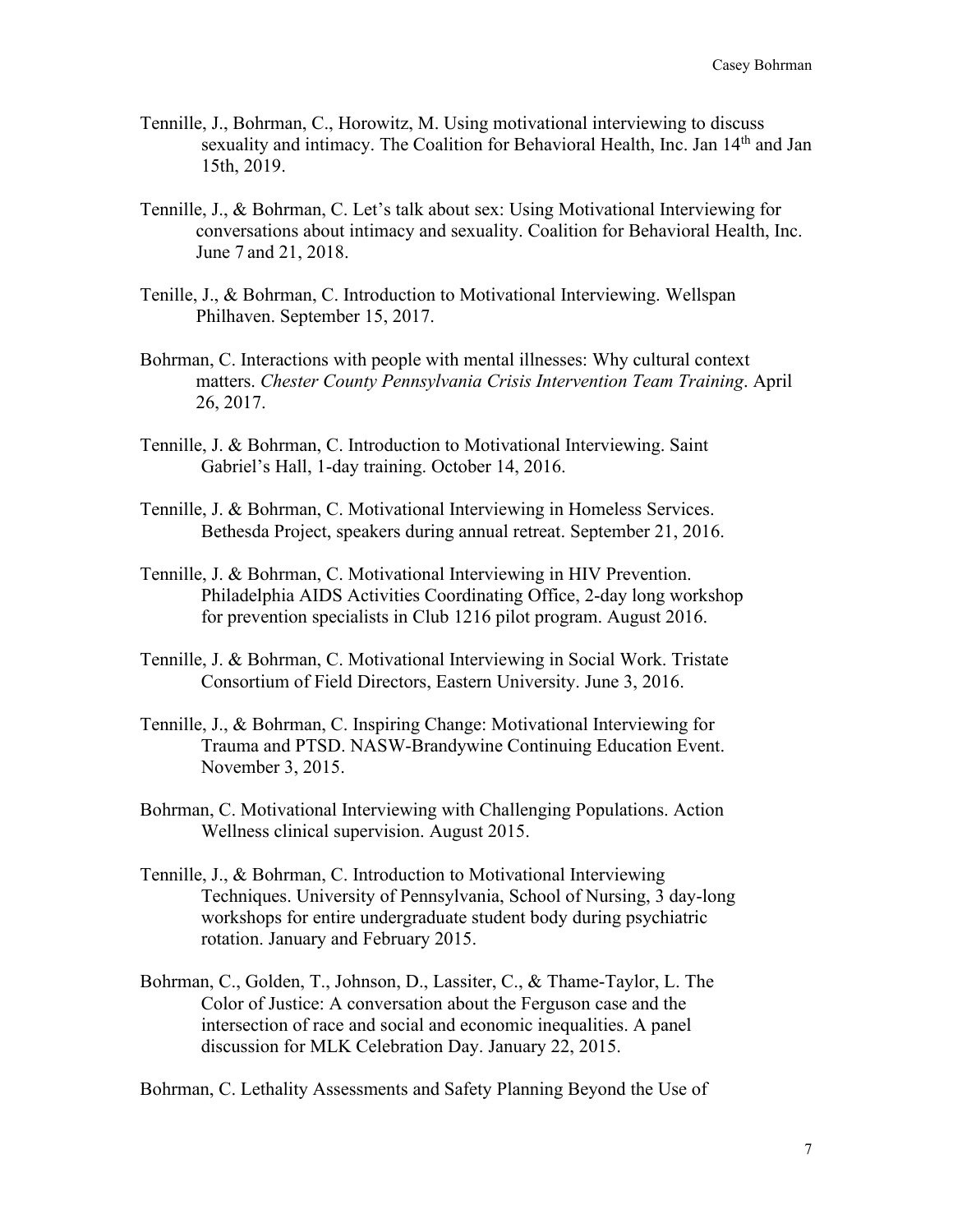Contracts. Action Wellness clinical supervision. December 9. 2014.

- Bohrman, C., & Tennille, J. Motivational Interviewing: An Evidence-based Practice with Broad Applicability. Crossing the Boundaries of Health Disciplines: Promoting Recovery and Resiliency Conference. October 1, 2014.
- Bohrman, C. Introduction to Motivational Interviewing Techniques.University of Pennsylvania, School of Nursing, 4 day-long workshops for entire undergraduate student body during psychiatric rotation. September and November, 2013.
- Tennille, J., & Bohrman, C. Motivational Interviewing in Social Work: An Evidence-Based Practice with Broad Applicability.West Chester University, Graduate Social Work Continuing Education. July, 2013.
- Tennille, J., & Bohrman, C. Introduction to Motivational Interviewing Techniques. University of Pennsylvania, School of Nursing, 4 day-long workshops for entire undergraduate student body during psychiatric rotation. May and June, 2013.
- Bohrman, C. Assessing for lethality and the process of involuntary hospitalization in Philadelphia, PA. Actions AIDS, Housing Department. November, 2012.

## **CONSULTANT**

# *Philadelphia College of Osteopathic Medicine,* Philadelphia, PA

*Consultant/Trainer* Medical Students working with standardized patients using Motivational Interviewing 2016-Present

## *Bucks County Juvenile Probation Office*, Doylestown, PA

*Consultant/Trainer* Transtheoretical Model as applied to juvenile probationers 2013-2015

#### *University of Pennsylvania, Penn Behavioral Health Services,* Philadelphia, PA

*Consultant/Trainer* Motivational Interviewing techniques 2012 - 2013

*Horizon House, Inc.,* Philadelphia, PA *Consultant/Trainer*

Motivational Interviewing techniques  $2011 - 2014$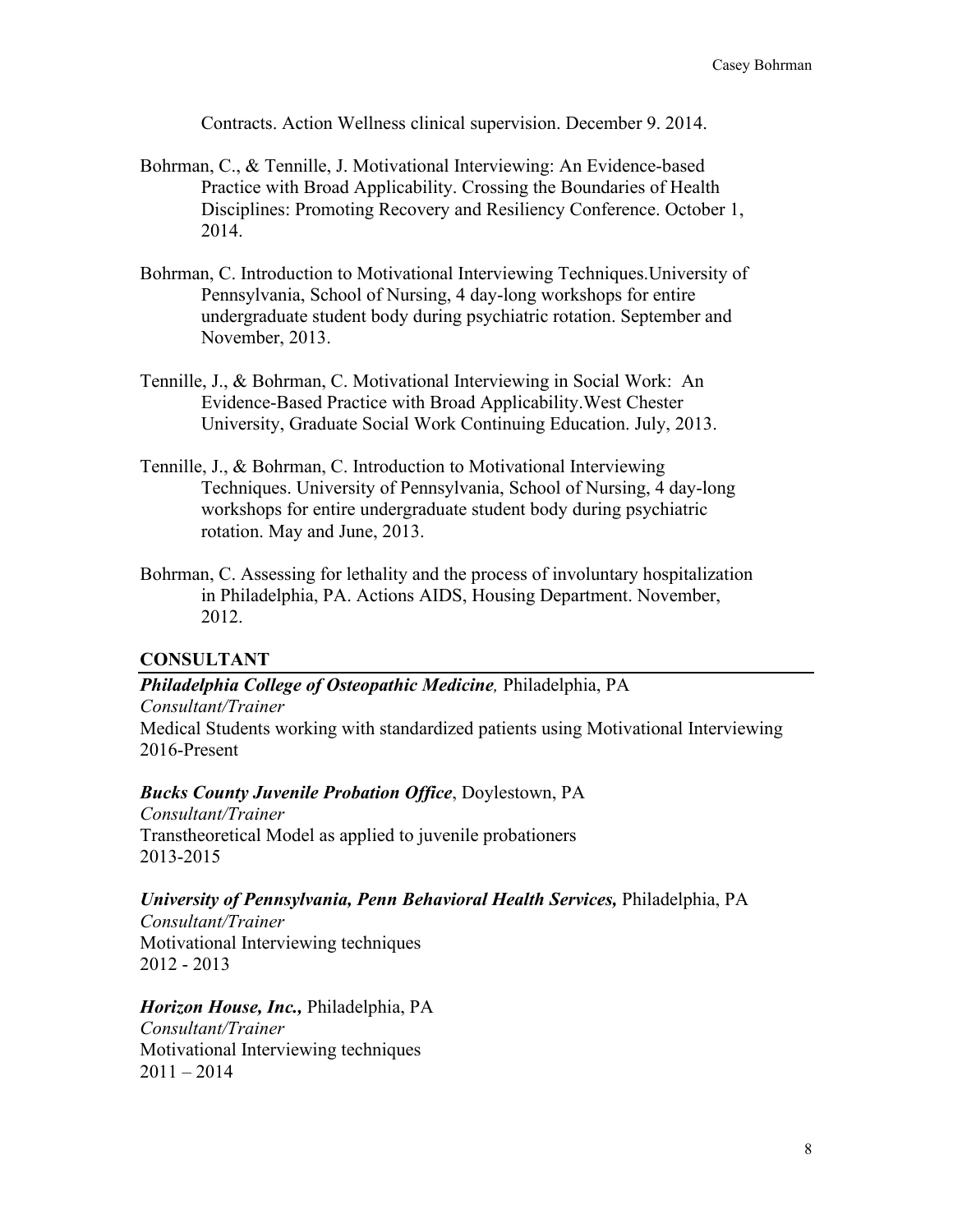# **CLINICAL EXPERIENCE\_ \_\_\_\_\_\_\_\_\_\_\_\_\_\_\_\_\_\_\_\_\_\_\_\_\_**

*University of Pennsylvania,* School of Nursing, Philadelphia, Pa *Motivational Interviewing Research Therapist,* 2019-Present

*University of Pennsylvania,* School of Medicine, Philadelphia, PA *Motivational Enhancement Research Therapist* 2011 - 2014

*Holcomb Behavioral Heath,* Project REACH, Upper Darby, PA *Crisis Intervention Specialist* 2010-2013

*Horizon House,* Homeless Services, Philadelphia, PA *Mental Health Specialist* 2007-2008

*Horizon House,* Homeless Services, Philadelphia, PA *Case Manager* 2004-2006

*Northwestern Human Services,* Seasons Long Term Structured Residence, Philadelphia, PA *Residential Shift Supervisor* 2003

*Girls and Boys Town*, Short Term Detention Center, Philadelphia, PA *Clinical Support Intern* 2002-2003

*Brookline Court,* Department of Probation, Brookline, MA *Probation Officer Intern* 2001-2002

# **OTHER RESEARCH EXPERIENCE**

*University of Pennsylvania,* School of Social Policy and Practice, Philadelphia, PA *Research Assistant* for *Police Officer Response to Emotionally Disturbed Person Calls,* Principal Investigators, Amy Watson and Jeffrey Draine 2010-2012

*University of Pennsylvania,* School of Social Policy and Practice, Philadelphia, PA *Research Assistant* for *Enhancing Linkages to Healthcare ,* Principal Investigators, Kevin Moore and Jeffrey Draine 2010-2012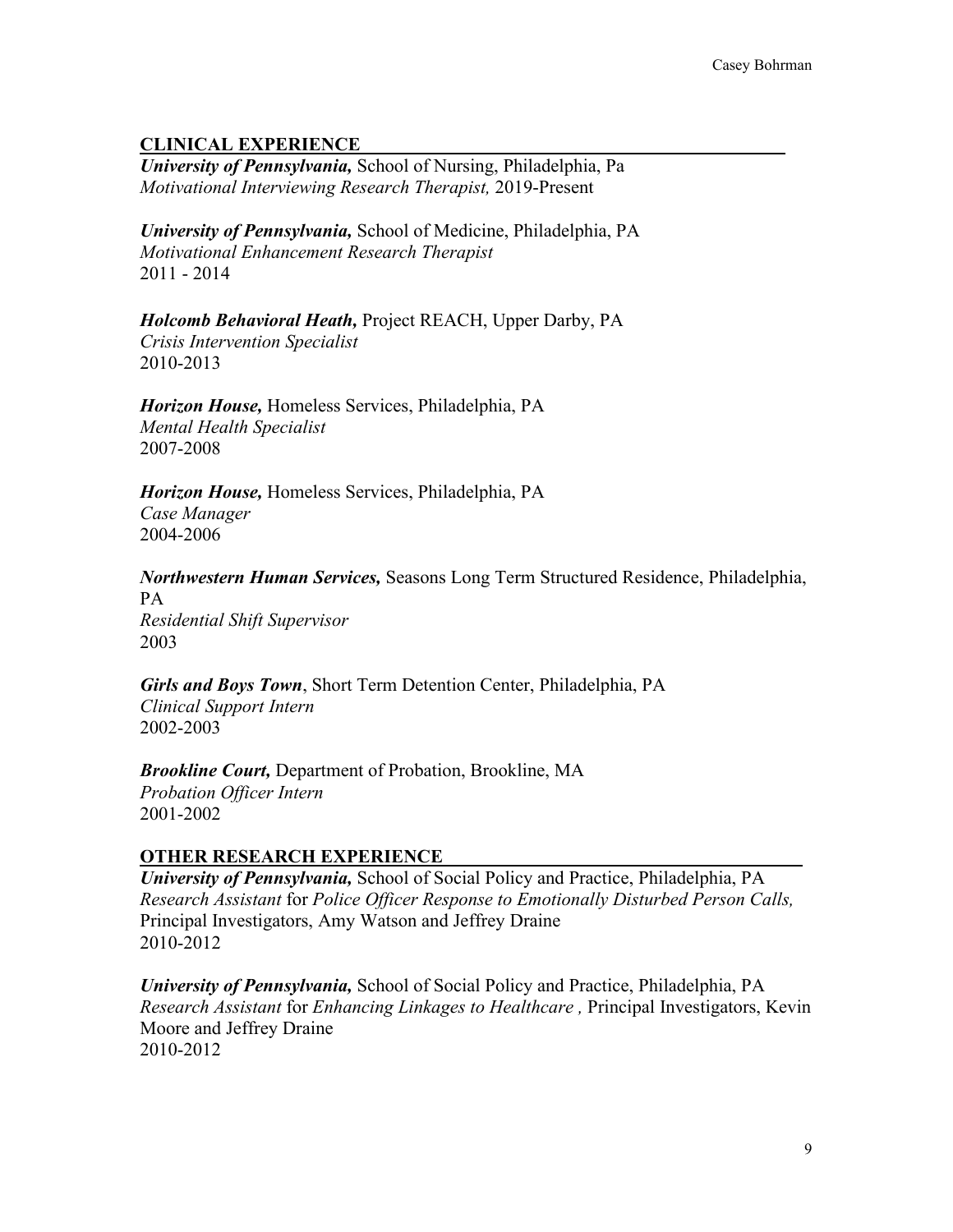*University of Pennsylvania,* School of Social Policy and Practice, Philadelphia, PA *Research Assistant* for *Service Pathways Used by People with Mental Illness Leaving Jail,* Principal Investigators, Amy Blank and Jeffrey Draine 2008-2010

*University of Pennsylvania,* School of Social Policy and Practice, Philadelphia, PA *Research Assistant* for *Critical Time Intervention for Men with Mental Illness Leaving Prison*, Principal Investigator, Jeffrey Draine 2006-2007

*Rutgers University,* Center for Study of Mental Health Policy and Services Research, New Brunswick, NJ

*Research Intern* 2003-2004

*Boston University***,** School of Social Work, Boston, MA *Research Assistant* for *Drug Using Behavior of Dominican and Puerto Rican gangs*, Principal investigators, Mario De La Rosa and Melvin Delgado 2000-2002

# **COMMUNITY AND PROFESSIONAL SERVICE \_\_\_\_\_\_\_\_**

*West Chester University: University Level Service*

- Charlotte Newcombe Scholarship Review Committee, *Reviewer,* 2019-Present
- University Writing Committee, *Member,* 2017-2019
- Student Community Engagement Committee, *Chair,* 2016-2018*, Member,* 2018- Present
- Women's Leadership Series, *Member of the Planning Committee,* 2016-2017 and 2020-2021
- President's Commission on Women*, Chair of the Policy Sub-Committee,* 2015- 2019, *Member* 2019-Present
- Feminist Advisory Committee, Advisory Board member, 2015-Present.
- Youth Empowerments and Urban Studies, Advisory Board, 2015-Present
- Office of Multicultural Affairs Student Mentoring Program*, Faculty Mentor,*  2015-2016
- Frederick Douglas Society, *Member,* 2013-2015

# *West Chester University College Level Service*

• Social Work Taskforce on department configurations, *Member,* 2020-2021

# *West Chester University Department Level Service*

- Search Committee for Graduate Social Work Recruiter, *Chair,* 2019
- Graduate Social Work Admissions Committee, *Member,* 2019-Present
- Graduate Social Work Practice Curriculum Committee, *Member,* 2018-Present
- Graduate Social Work Field Committee, *Member,* 2018-Present
- Graduate Social Work Diversity and Inclusion Committee, *Member,* 2018-Present
- Faculty Search Committee for Undergraduate Social Work, *Member,* 2015-2016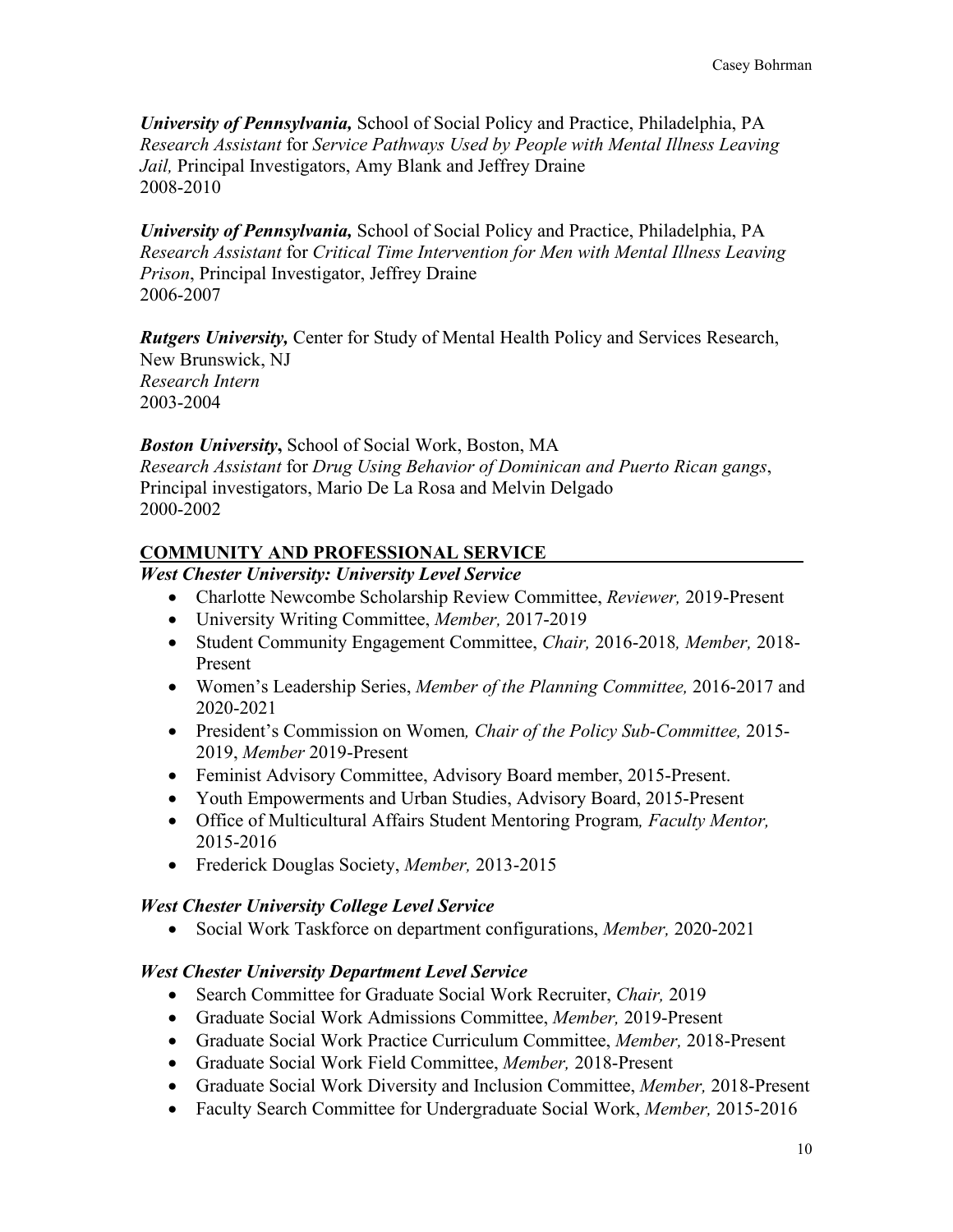and 2016-2017

- Search Committee for Undergraduate Social Work Philadelphia Field Director, *Member,* 2015, *Chair,* 2017
- Assistant Chair of Undergraduate Social Work, 2015-2017
- Faculty Representation for Undergraduate Social Work for Potential and Accepted Student Days, 2014-2018

*Substance Abuse: Research and Treatment, Ad-Hoc reviewer,* 2021-present *The International Journal of Undergraduate Research & Creative Activities, Ad-hoc reviewer,* 2020-present

*Ramifications, Ad-hoc reviewer* 2020-Present

*Criminology, Criminal Justice, Law and Society, Ad-hoc reviewer,* 2019-Present

*Police Practice and Research: An International Journal, Ad-hoc reviewer, 2019-Present* 

*Victims and Offenders, Ad-hoc reviewer*, 2018-present

*Journal of Family Violence, Ad-hoc reviewer*, 2017-present

*Chester County Crisis Intervention Team Training Curriculum Committee Member,*  2017-2018

*Crisis Text Line, Text Line Volunteer*, 2015-2019

*Chester County Youth Mental Health Advisory Board Member*, 2015-2019

*Society for Social Work and Research*, *Excellence in Research Committee, Member,*  2018-Present; *Abstract Reviewer* for Annual Conference, 2013-Present; *Volunteer Coordinator,* 2009-2010

*Journal of Behavioral Health Services & Research, Ad Hoc Reviewer*, 2012-Present

*University of Pennsylvania, School of Social Policy and Practice, Adjunct Faculty Representative* for The Task Force to Reform the Racism Sequence at the School of Social Policy and Practice, 2012; *Community Service Coordinator* for the Doctoral Student Steering Committee, 2006-2012

*Pennsylvania Prison Society*, *Official Visitor/Restorative Justice Volunteer*, 2002-2007

# **LICENSES AND CERTIFICTIONS \_\_\_\_\_\_\_\_\_\_\_\_\_\_\_\_\_\_\_**

Pennsylvania Licensed Social Worker (LSW) University of Pennsylvania Center for Teaching and Learning Teaching certificate